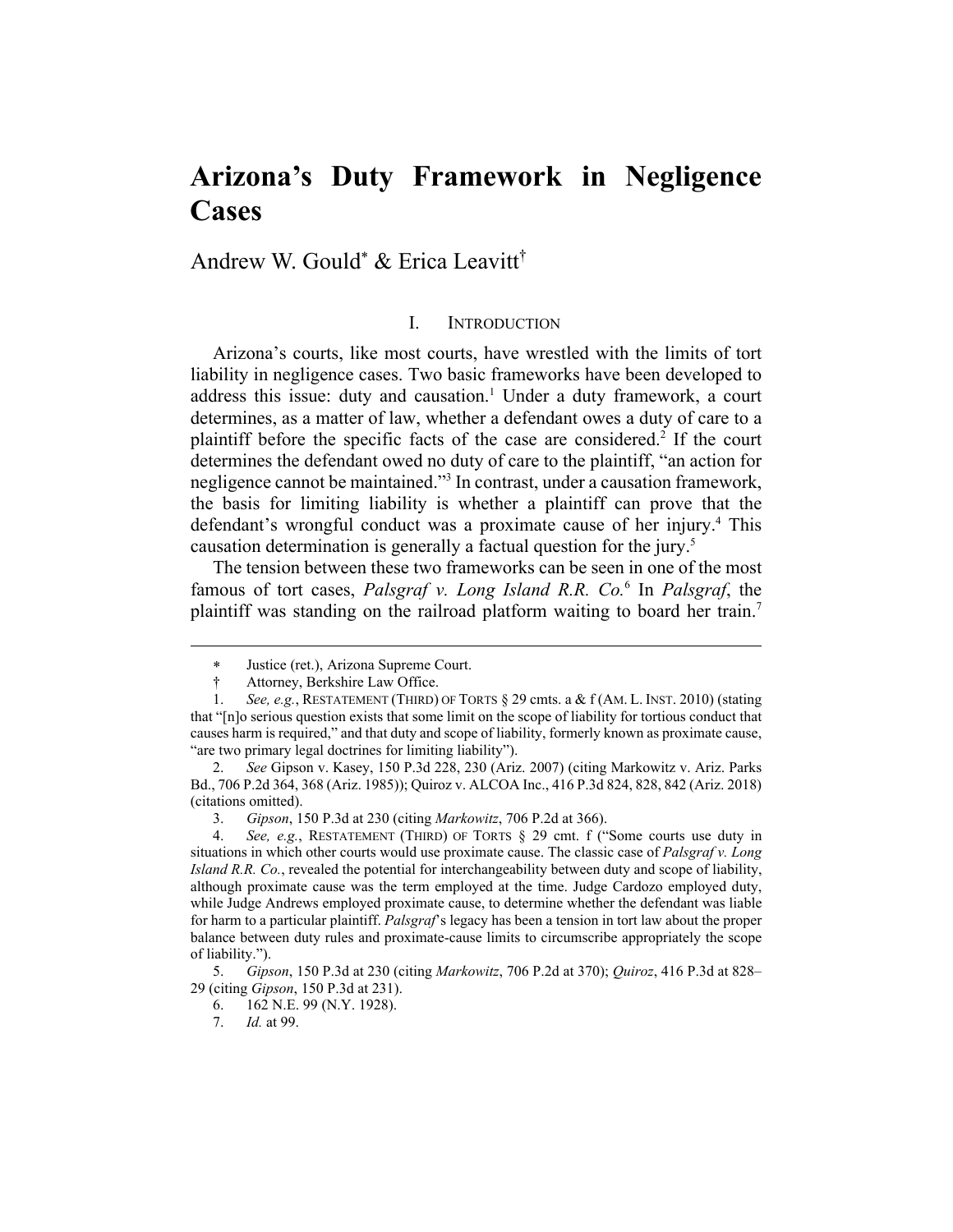Several feet away, a man attempted to board another train as it was leaving the platform.<sup>8</sup> The man, who was holding an innocuous package, lost his balance as he tried to board the train. $9$  A nearby train guard attempted to assist him by pushing him onto the train from behind.<sup>10</sup> This caused the man to drop his package on the tracks, which, unbeknownst to the guard (or apparently anyone) was filled with fireworks.<sup>11</sup> These fireworks exploded and caused some scales on the train platform to dislodge.<sup>12</sup> One of these scales fell and injured the plaintiff.13 Plaintiff sued the railroad company and obtained a jury verdict in her favor. $14$ 

On appeal, Judge Cardozo, writing for the majority, reversed the verdict and dismissed plaintiff's claim on the grounds that the train company was not liable because it owed no duty to plaintiff.<sup>15</sup> Cardozo stated that plaintiff could not allege a cognizable claim for negligence simply by alleging that she had been injured by the train guard's negligent act.<sup>16</sup> Rather, he stated that negligent acts (and omissions) are not actionable unless a plaintiff shows that the defendant owed a duty of care based on a pre-existing relationship between the parties.<sup>17</sup> Cardozo famously noted that "Proof of negligence in the air, so to speak, will not do,"18 and that "[o]ne who seeks redress at law does not make out a cause of action by showing without more that there has been damage to his person."<sup>19</sup>

Justice Andrews, writing for the dissent, applied a causation framework.<sup>20</sup> Andrews stated that with respect to duty, "[e]very one owes to the world at large the duty of refraining from those acts that may unreasonably threaten the safety of others."21 Thus, he opined,

when injuries do result from out unlawful act, we are liable for the consequences. It does not matter that they are unusual, unexpected, unforeseen, and unforeseeable. But there is one limitation. The

- 13. *Id.*
- 14. Palsgraf v. Long Island R.R. Co., 225 N.Y.S. 412, 413 (N.Y. App. Div. 1927).
- 15. *Palsgraf*, 162 N.E. at 101.
- 16. *Id.* at 99.
- 17. *Id.* at 100–01.
- 18. *Id.* at 99 (citations omitted).
- 19. *Id.* at 101.
- 20. *Id.* at 102.
- 21. *Id.* at 103.

 <sup>8.</sup> *Id.*

 <sup>9.</sup> *Id.*

 <sup>10.</sup> *Id.* 11. *Id.*

 <sup>12.</sup> *Id.*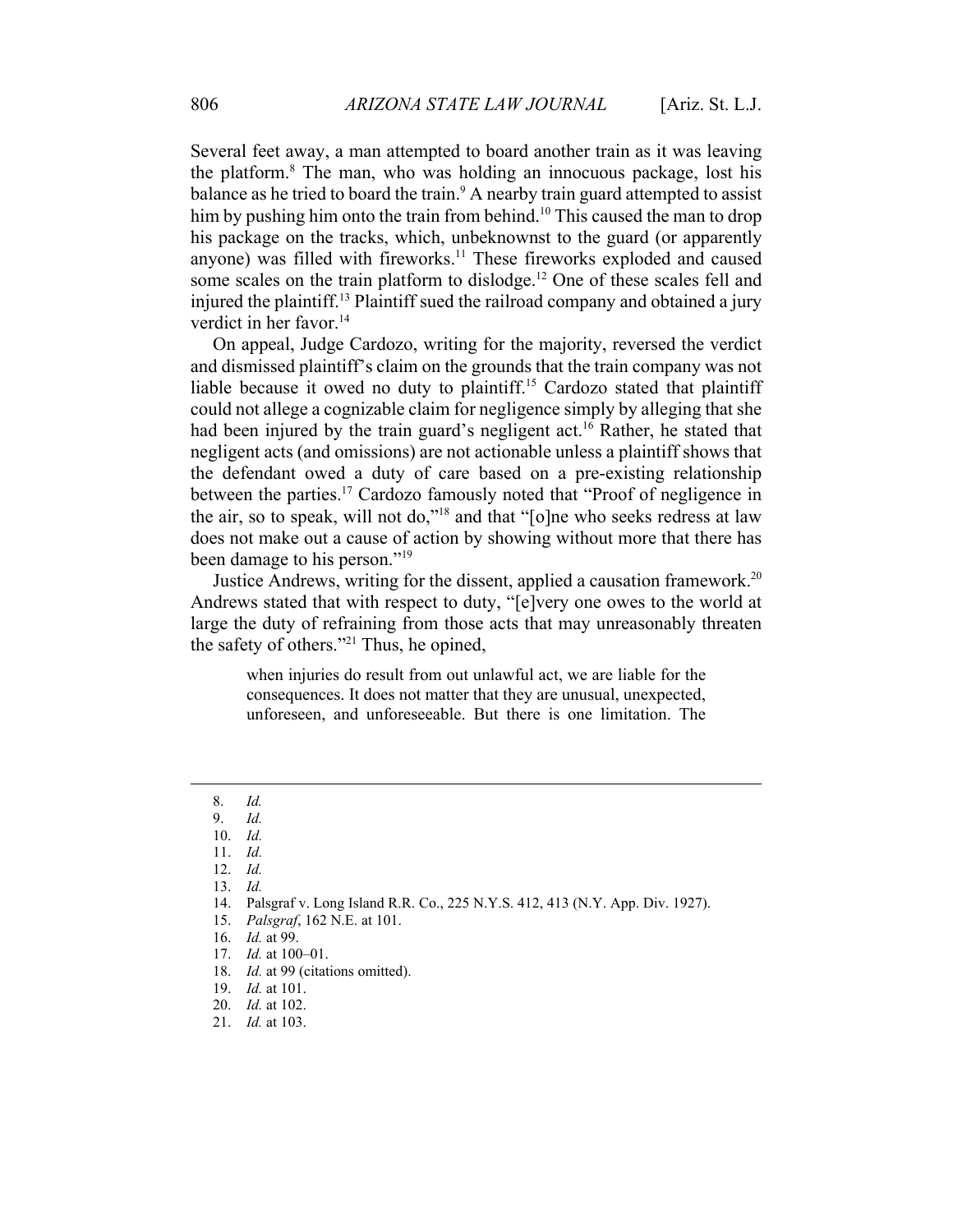damages must be so connected with the negligence that the latter may be said to be the proximate cause of the former. $^{22}$ 

In *Quiroz v. ALCOA Inc.*, the Arizona Supreme Court rejected the causation framework and affirmed, with a few important modifications, the duty framework that has been applied in Arizona for over a century.<sup>23</sup> Specifically, the court held that "in every negligence case" a plaintiff bears the burden of proving, as a matter of law, the existence of a duty,  $24$  and that duty may be based on "special relationships recognized by the common law," as well as negligent undertakings, or assumed duties.<sup>25</sup> Additionally, relying on its earlier decision in *Gipson v. Kasey*, the court held that duty may be based on relationships created by "public policy,"26 and that foreseeability is no longer a consideration in establishing duty.27 Finally, *Quiroz* expressly rejected the duty framework set forth in the Restatement (Third) of Torts.<sup>28</sup>

## II. DUTY AS AN ELEMENT IN A NEGLIGENCE CASE

In *Gipson*, the court explained that "[w]hether the defendant owes the plaintiff a duty of care is a threshold issue; absent some duty, an action for negligence cannot be maintained."29 Further, "Arizona does not presume duty; rather, in every negligence case, the plaintiff bears the burden of proving the existence of a duty."30 Determining the existence of a duty is a matter of law for the court to decide.<sup>31</sup>

Both *Gipson* and *Quiroz* stress that courts may not consider the specific facts of a case in determining whether a duty exists.<sup>32</sup> Rather, courts

 <sup>22.</sup> *Id.*

 <sup>23. 416</sup> P.3d 824, 827 (Ariz. 2018).

 <sup>24.</sup> *Id.*; *see infra* Part II.

 <sup>25.</sup> *Id*.; *see infra* Parts III and IV.

 <sup>26.</sup> *Quiroz*, 416 P.3d at 829; *see infra* Part III.

 <sup>27.</sup> *Quiroz*, 416 P.3d at 827; *Gipson*, 150 P.3d at 231; *see infra* Part V.

 <sup>28.</sup> *Quiroz*, 416 P.3d at 827; *see infra* Part VI.

 <sup>29.</sup> *Gipson*, 150 P.3d at 230.

 <sup>30.</sup> *Quiroz*, 416 P.3d at 838; *see Gipson*, 150 P.3d at 230 (stating that plaintiff bears the burden of proving the element of duty); Vasquez v. State, 206 P.3d 753, 760 (Ariz. Ct. App. 2008) (same). Once a plaintiff establishes the element of duty, she must also prove the remaining three elements of a negligence claim, which are: standard of care and breach; a causal connection between the breach and the resulting injury; and actual damages. *Gipson*, 150 P.3d at 230; *Quiroz*, 416 P.3d at 827–28.

 <sup>31.</sup> *Gipson*, 150 P.3d at 230; Markowitz v. Ariz. Parks Bd., 706 P.2d 364, 366, 368 (Ariz. 1985).

 <sup>32.</sup> *Quiroz*, 416 P.3d at 828; *Gipson*, 150 P.3d at 230, 232. In *Dinsmoor v. City of Phoenix*, 492 P.3d 313, 319 (Ariz. 2021), the Arizona Supreme Court appears to have from this well-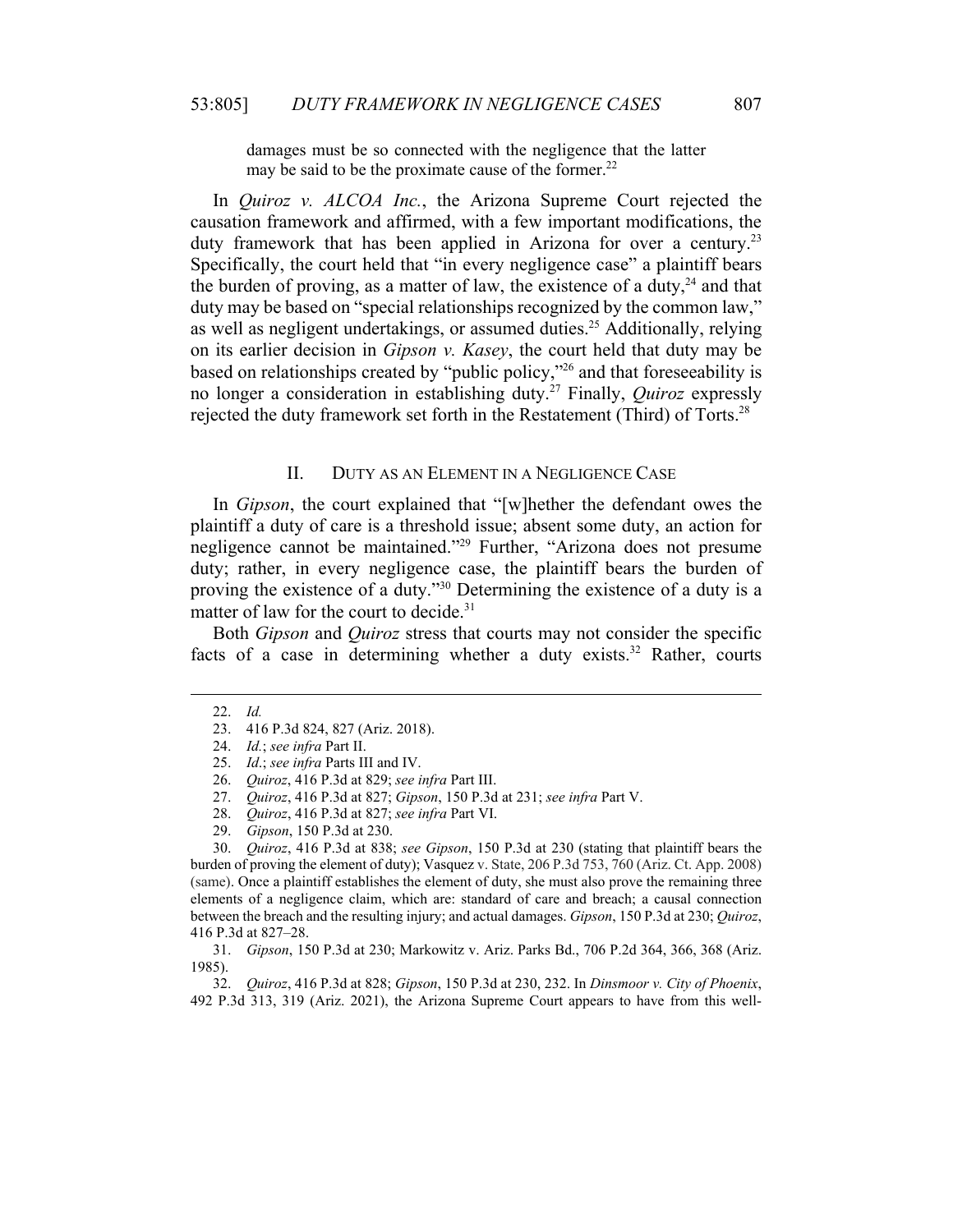determine the existence of a duty based on the legal relationship of the parties before considering the specific acts or omissions giving rise to the plaintiff's injuries.33 Further, the specific facts leading to the injuries are a consideration only as to the standard of care and breach, which are factual issues for the jury.<sup>34</sup> As one commentator has noted,

It is better to reserve "duty" for the problem of the relation between individuals which imposes upon one a legal obligation for the benefit of the other, and to deal with *particular conduct* in terms of a legal standard of what is required to meet the obligation . . . . *What the defendant must do, or must not do, is a question of the standard of conduct required to satisfy the duty*. 35

Thus, for example, in *Udy v. Calvary Corp.*, a tenant rented an unfenced trailer space next to a busy street.<sup>36</sup> To prevent his children from running into the street, the tenant requested permission from the landlord to build a fence next to his space.<sup>37</sup> The landlord denied the request, and one of his children was subsequently injured when he ran into the street and was struck by a car.<sup>38</sup> The landlord argued that he had no duty to protect tenants from injuries occurring outside his property, and the trial court dismissed the lawsuit on summary judgment.<sup>39</sup>

The court of appeals reversed, holding that a duty existed based on the parties' special relationship as landlord-tenant.<sup>40</sup> The court further stated that the issue of whether the landlord was liable for injuries occurring outside his

established rule, stating, "We do not understand *Gipson* as meaning a court cannot consider facts to determine whether a duty exists based on the presence of an unreasonable risk of harm that arose within the scope of a special relationship." However, a few weeks after issuing *Dinsmoor*, the Court reemphasized Arizona's rule that case-specific facts are not considered in determining the existence of a duty. *See* CVS Pharmacy, Inc., v. Bostwick, 494 P.3d 572, 578 (Ariz. 2021) ("We determine whether a legal duty exists without considering the case-specific facts concerning breach and causation.").

 <sup>33.</sup> *Quiroz*, 416 P.3d at 828, 838; *Gipson*, 150 P.3d at 232.

 <sup>34.</sup> *Gipson*, 150 P.3d at 230.

 <sup>35.</sup> W. PAGE KEETON ET AL., PROSSER AND KEETON ON THE LAW OF TORTS § 53, at 356 (5th ed. 1984) (emphasis added); *see also* Martinez v. Woodmar IV Condos. Homeowners Ass'n, Inc., 941 P.2d 218, 223 (Ariz. 1997) (holding that duty is based on the relations between individuals before the injury occurs and should not be based on the specific details of a defendant's conduct); *Markowitz*, 706 P.2d at 367 ("[T]he existence of a duty is not to be confused with details of the standard of conduct.").

 <sup>36. 780</sup> P.2d 1055, 1057–58 (Ariz. Ct. App. 1989).

 <sup>37.</sup> *Id.* at 1057.

 <sup>38.</sup> *Id.* at 1058.

 <sup>39.</sup> *Id.* at 1058–59.

 <sup>40.</sup> *Id.* at 1058–61.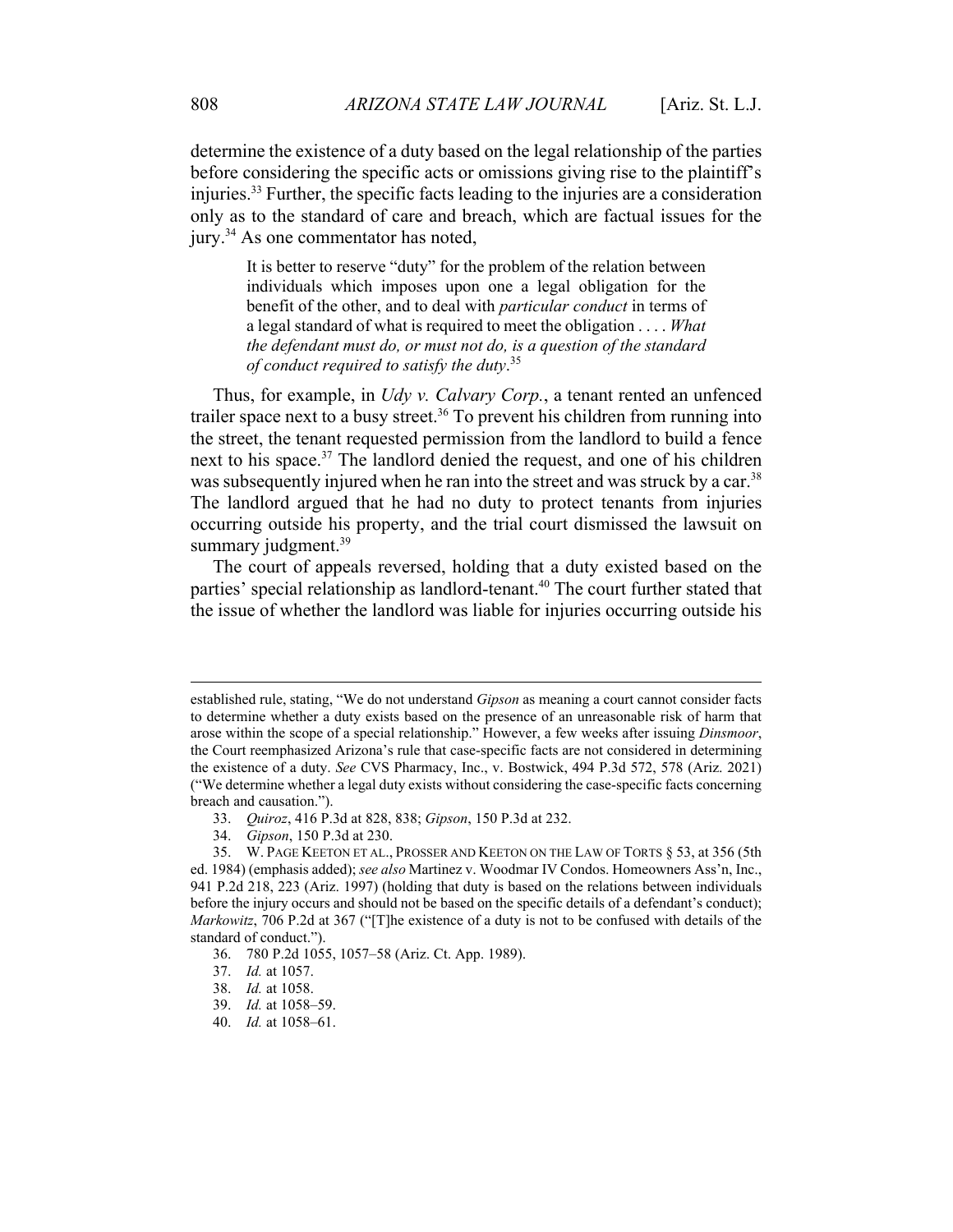property concerned the relevant standard of care, i.e., the reasonable precautions the landlord was required to take for the safety of his tenants.<sup>41</sup>

## III. DUTIES BASED ON PUBLIC POLICY

As *Quiroz* noted, Arizona continues to recognize the traditional duties based on common law special relationships.<sup>42</sup> These special relationships include landowner-invitee, innkeeper-guest, common carrier-passenger, and tavern owner-patron.43 However, *Quiroz* also held that Arizona recognizes duties based upon "public policy."44 Specifically, in *Gipson*, the court stated that a "finding of duty . . . does not necessarily depend on a preexisting or direct relationship between the parties," and that duties may exist when public policy supports "the protection of persons with whom no preexisting relationship existed."45 *Quiroz* elaborated on this point, explaining that "in a country such as ours with over 300 million people, duties based on public policy are necessary to govern relationships between people who may be legal 'strangers'" and "do not share preexisting relationships."46

The primary sources for identifying duties based on public policy are state and federal statutes, as well as city ordinances.<sup>47</sup> For such duties, "the statute itself creates a legal relationship between the parties giving rise to a duty."48

It is important to note that not every statute gives rise to a tort duty.<sup>49</sup> Rather, there are two important limitations on this doctrine. First, statutes only give rise to a duty when they are designed to protect a specific class of

44. *Quiroz*, 416 P.3d at 827; *Gipson*, 150 P.3d at 232–33 (Ariz. 2007).

 <sup>41.</sup> *Id.* at 1059–61; *see also* Stephens v. Bashas' Inc., 924 P.2d 117, 120–21 (Ariz. Ct. App. 1996) (holding that the existence of a duty was premised on the parties' landowner-invitee relationship, not the location of the injury; and the fact plaintiff was injured outside defendant's premises was only relevant as to the element of breach/standard of care).

 <sup>42.</sup> *Quiroz*, 416 P.3d at 829; *Gipson*, 150 P.3d at 232.

 <sup>43.</sup> *Quiroz*, 416 P.3d at 829; *Gipson*, 150 P.3d at 232; RESTATEMENT (SECOND) OF TORTS §§ 314A, 316–19, 341–343A (AM.L.INST. 1965) (discussing duties based on common law special relationships); *see also* Bogue v. Better-Bilt Aluminum Co., 875 P.2d 1327, 1339 (Ariz. Ct. App. 1994) (stating a duty exists based on the employer-employee special relationship); RESTATEMENT (SECOND) OF TORTS § 314B (same); Collette v. Tolleson Unified Sch. Dist.*,* No. 214, 54 P.3d 828, 832 (Ariz. Ct. App. 2002) (recognizing a duty based on the special relationship between a school district and its students); Monroe v. Basis Sch., Inc., 318 P.3d 871, 873 (Ariz. Ct. App. 2014) (recognizing a special relationship between schools and their students).

 <sup>45.</sup> *Gipson*, 150 P.3d at 232 (internal quotation and citation omitted).

 <sup>46.</sup> *Quiroz*, 416 P.3d at 829–30 (citation omitted).

 <sup>47.</sup> *Id.* at 830.

 <sup>48.</sup> *Id.* at 829; *see* Alhambra Sch. Dist. v. Super. Ct., 796 P.2d 470, 474 (Ariz. 1990) ("The relationship that gives rise to a duty of care may also be created by statute.").

 <sup>49.</sup> *See Gipson*, 150 P.3d at 233 (stating that "[n]ot all criminal statutes . . . create duties in tort.").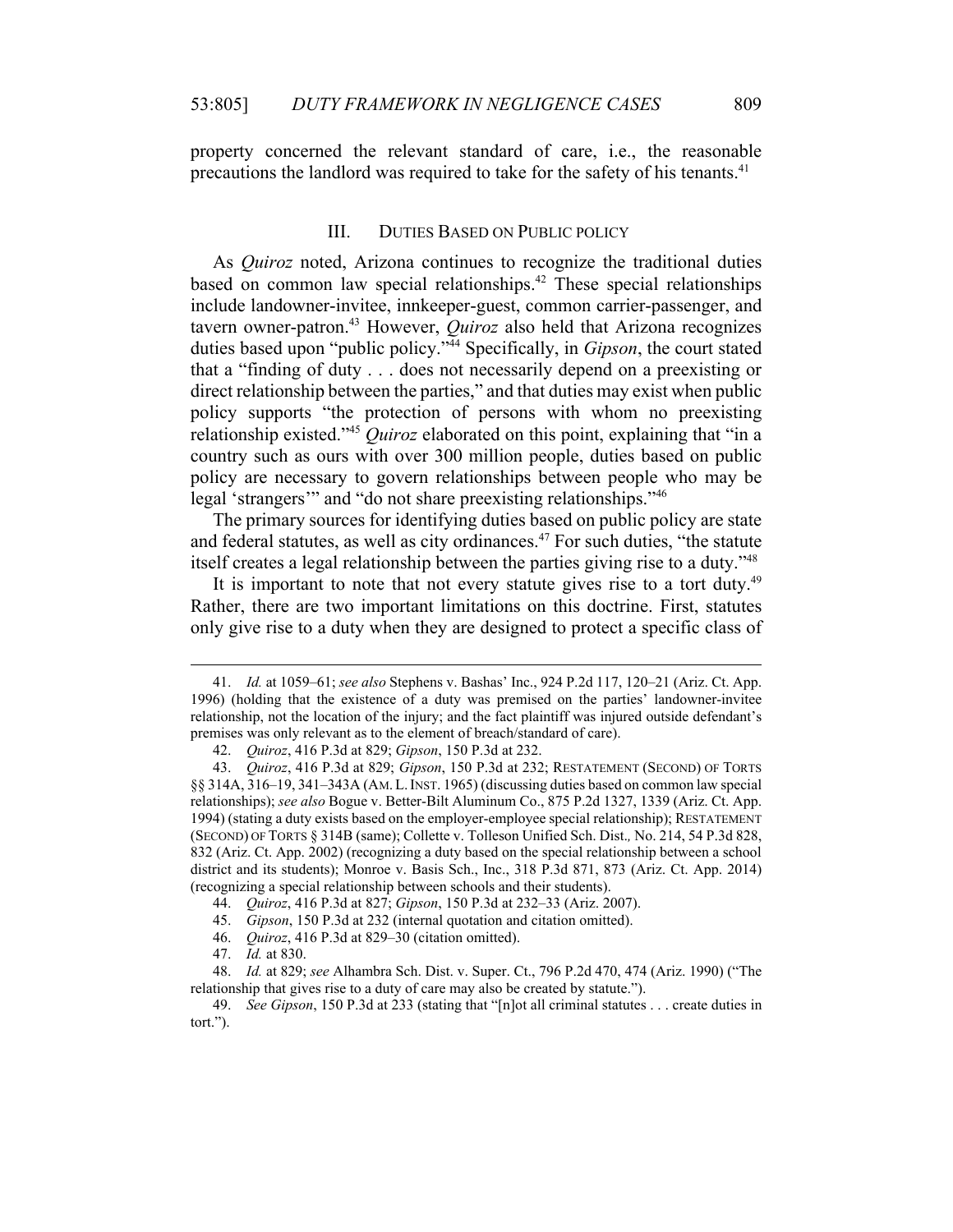persons.50 Second, the statute must be designed to protect against a specific type of harm.<sup>51</sup> Thus, a duty exists only if the plaintiff is within the specific class of persons the statute is designed to protect, and the plaintiff suffered the type of harm the statute was designed to protect against.<sup>52</sup>

*Gipson* provides an example of a duty based on a statute. In *Gipson*, the defendant attended a work party, bringing with him pills containing oxycodone that had been prescribed to him for back pain.<sup>53</sup> The defendant gave some of the pills to plaintiff's girlfriend, knowing that she would provide some of those pills to the plaintiff (in part because plaintiff had asked defendant for some of his pills on prior occasions).<sup>54</sup> Defendant also knew that mixing the pills with alcohol was dangerous and could be lethal.<sup>55</sup> As expected, plaintiff's girlfriend gave some of the pills to plaintiff, which caused him to die in his sleep.<sup>56</sup> Plaintiff's mother filed a wrongful death action, which was dismissed on summary judgment on the grounds that defendant owed no duty of care to plaintiff.<sup>57</sup>

On review, the Supreme Court reversed, holding that defendant owed a duty to plaintiff.58 The court reasoned that although no special relationship existed between the parties, the defendant owed a duty of care to plaintiff based on public policy.59 Specifically, the court held that "[s]everal Arizona statutes prohibit the distribution of prescription drugs to persons lacking a valid prescription," and that "these statutes are designed to avoid injury or death to people who have not been prescribed prescription drugs, who may have no medical need for them and may in fact be endangered by them, and who have not been properly instructed on their usage, potency, and possible dangers."60 As a result, "Because [plaintiff] is within the class of persons to be protected by the statute and the harm that occurred here is the risk that the statute sought to protect against, these statutes create a tort duty."<sup>61</sup>

Arizona has recognized the existence of a duty based on a statute or ordinance in several cases. For example, in *Estate of Hernandez v. Arizona* 

 <sup>50.</sup> *Id.* at 233; *Quiroz*, 416 P.3d at 829.

 <sup>51.</sup> *Gipson*, 150 P.3d at 233.

 <sup>52.</sup> *Id*; *see CVS Pharmacy*, 494 P.3d at 578–79 (stating that statutes only give rise to a duty when a plaintiff is within the specific class of persons the statute is designed to protect and a plaintiff suffers the type of harm the statute was designed to protect against).

 <sup>53.</sup> *Gipson*, 150 P.3d at 229.

 <sup>54.</sup> *Id.* at 229–30.

 <sup>55.</sup> *Id.* at 230.

 <sup>56.</sup> *Id.*

 <sup>57.</sup> *Id.*

 <sup>58.</sup> *Id.* at 234.

 <sup>59.</sup> *Id.*

 <sup>60.</sup> *Id.* at 233 (internal quotation and citation omitted).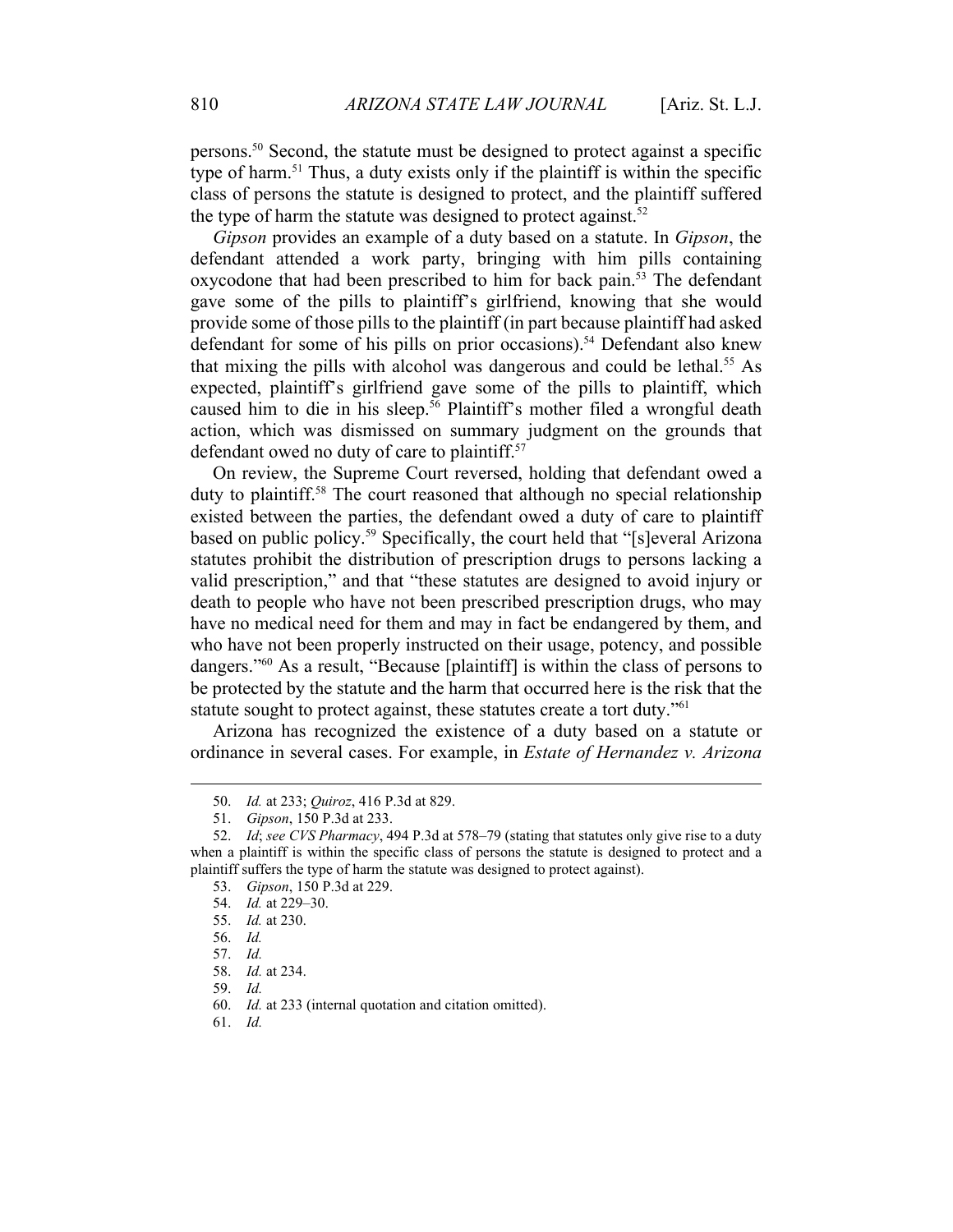*Board of Regents*, Rayner, a minor, consumed alcohol at a fraternity party, and then later struck plaintiff's car, leaving him "blind, severely braindamaged, and quadriplegic."<sup>62</sup> Plaintiff sued several defendants, including the fraternity and the fraternity members who furnished alcohol to Rayner.<sup>63</sup>

In reversing the trial court's grant of summary judgment, the Supreme Court held, in part, that the defendants owed a duty of care to plaintiff based on Arizona Revised Statutes section 4-244, a statute "making it a criminal offense to furnish alcohol to a minor."64 The court stated that the "existence of a statute criminalizing conduct is one aspect of Arizona law supporting the recognition of duty in this cause of action[,]" and that "[a] criminal statute may establish a tort duty if the statute is 'designed to protect the class of persons, in which the plaintiff is included, against the risk of the type of harm which has in fact occurred as a result of its violation . . . . "<sup>65</sup> The court further stated that the subject statute was enacted to protect against the specific harm that occurred in this case— a minor consuming alcohol and causing an injury to a third party.<sup>66</sup>

Similarly, in *Cobb v. Salt River Valley Water Users' Ass'n*, the court relied on a city ordinance to establish a duty.67 In *Cobb*, the defendant allowed water to run onto the adjacent public sidewalk while watering his property.<sup>68</sup> Plaintiff was injured when she slipped on the wet sidewalk.<sup>69</sup> She argued, in part, that the defendant owed her a duty based on a city ordinance prohibiting property owners from allowing water to run onto the public sidewalks.<sup>70</sup> The Court agreed, holding that the ordinance gave rise to a duty of care.<sup>71</sup>

It is important to note that to create a duty based on public policy, the plaintiff need not show the defendant *violated* a specific statute. Proof of violation of a statute is required to show negligence per se, which addresses

 <sup>62. 866</sup> P.2d 1330, 1333 (Ariz. 1994).

 <sup>63.</sup> *Id.*

 <sup>64.</sup> *Id.* at 1339.

 <sup>65.</sup> *Id.* (quotations and citation omitted).

 <sup>66.</sup> *Id.* at 1342; *see also* Brannigan v. Raybuck, 667 P.2d 213, 216–17 (Ariz. 1983) (stating that a statute barring minors from consuming alcohol created a duty prohibiting liquor licensees from furnishing alcohol to minors; the court stated that "one of the very hazards that makes it negligent to furnish liquor to a minor" is that, based on their "immaturity" and "lack [of] full capacity [for] self-control," they "will become drunk and injure [themselves] or others"); *see also* Est. of Maudsley v. Meta Servs., Inc., 258 P.3d 248, 253–55 (Ariz. Ct. App. 2011) (holding that mental health statutes created a duty for mental health facilities to screen, evaluate, and treat individuals who may be in need of mental health services).

 <sup>67. 114</sup> P.2d 904, 906–07 (Ariz. 1941).

 <sup>68.</sup> *Id.* at 905.

 <sup>69.</sup> *Id.*

 <sup>70.</sup> *Id.* at 906.

 <sup>71.</sup> *Id.* at 906–07.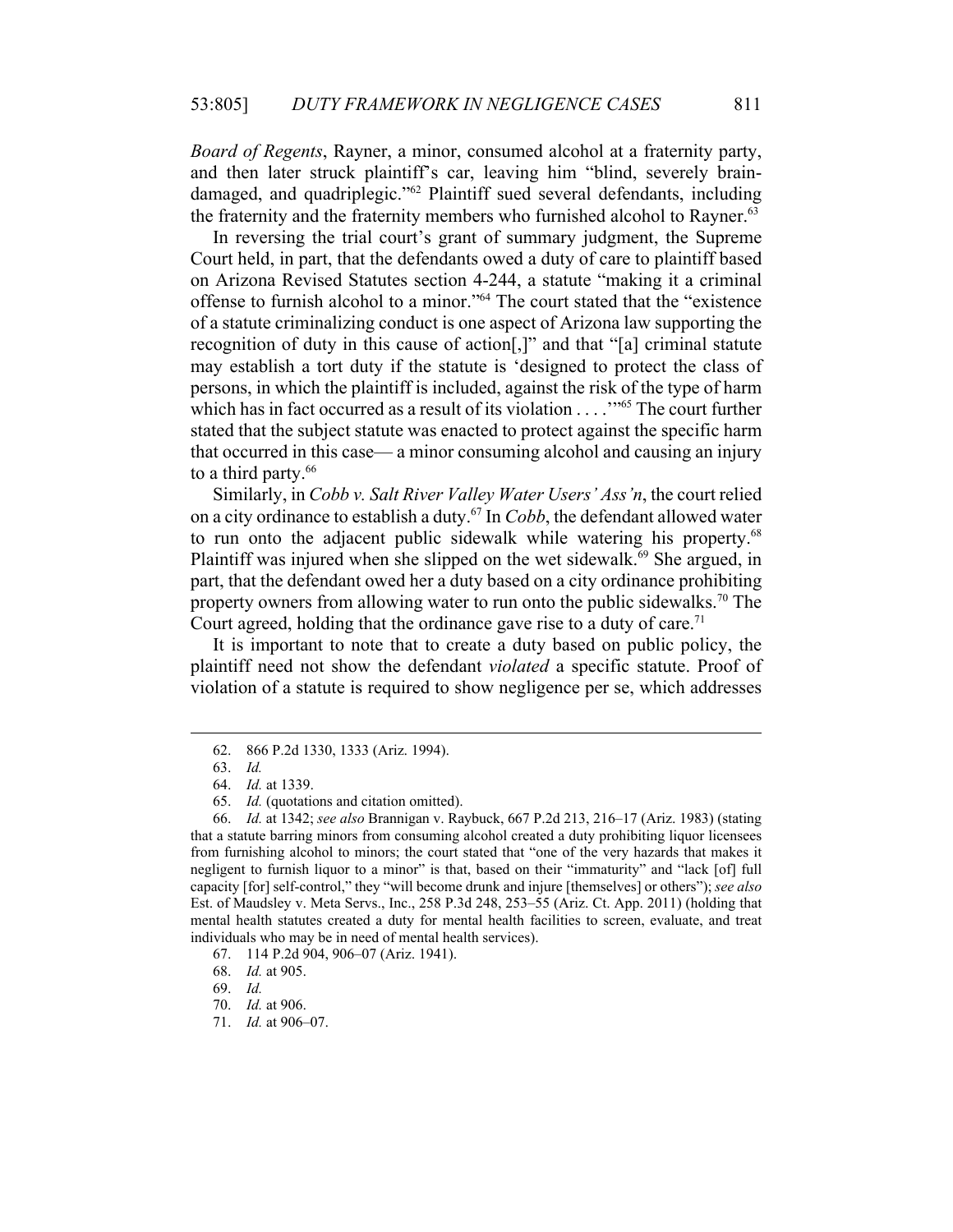the *standard of care* in a negligence action, not the existence of a duty.<sup>72</sup> In contrast, a duty exists based on public policy when the legislature enacts a statute that is designed to protect a specific class of persons from a specific type of harm. $73$ 

*Quiroz* stressed that in the context of tort duties, public policy should be based primarily, but not exclusively, on statutes.74 Citing *Ray v. Tucson Medical Center*<sup>, 75</sup> the court stated the reason for this limitation:

The declaration of "public policy" is primarily a legislative function. The courts unquestionably have authority to declare a public policy which already exists and to base its decisions upon that ground. But in the absence of a legislative declaration of what that public policy is, before courts are justified in declaring its existence such public policy should be so thoroughly established as a state of public mind, so united and so definite and fixed that its existence is not subject to any substantial doubt.<sup>76</sup>

Thus, the court concluded that "in the absence of a statute, we exercise great restraint in declaring public policy."77

However, *Quiroz* recognized that there may be instances where "public policy giving rise to a duty" is based "on the common law—specifically, case law and Restatement sections consistent with Arizona law."78 The court cautioned, however, that reliance on sources of duty outside statutes and ordinances "does not mean" that courts may "establish[ ] duties based on [their] own notions of appropriate public policy."79 In short, *Quiroz*  specifically disapproved of courts crafting new duty rules out of whole cloth based on their own perceived social norms and concerns.<sup>80</sup> Such policy judgments, the court concluded, should be made by the legislature.<sup>81</sup>

 <sup>72.</sup> *See* Steinberger v. McVey ex rel. Cnty. of Maricopa, 318 P.3d 419, 432–34 (Ariz. Ct. App. 2014) (discussing negligence per se and reliance on a statute to establish a standard of care); RESTATEMENT (SECOND) OF TORTS §§ 286, 288 cmt. a (AM. L. INST. 1965) (same).

 <sup>73.</sup> *See supra* Part III.

 <sup>74. 416</sup> P.3d 824, 829 (Ariz. 2018).

 <sup>75.</sup> *Id.* at 830 (quoting Ray v. Tucson Med. Ctr., 230 P.2d 220, 229 (Ariz. 1951)).

 <sup>76.</sup> *Id.*

 <sup>77.</sup> *Id.*

 <sup>78.</sup> *Id.* at 831; *see also* Dabush v. Seacret Direct LLC, 478 P.3d 695, 700, 702–03 (Ariz. 2021) (discussing duties of a possessor of land based on the Restatement (Second) of Torts).

 <sup>79.</sup> *Quiroz*, 416 P.3d at 831.

 <sup>80.</sup> *Id.* at 830–31.

 <sup>81.</sup> *Id.*; *see CVS Pharmacy*, 494 P.3d at 578 (stating that, in the context of determining the existence of duty, "'[w]e exercise great restraint in declaring public policy,' which is ordinarily the prerogative of legislative bodies" (quoting *Quiroz*, 416 P.3d at 830)).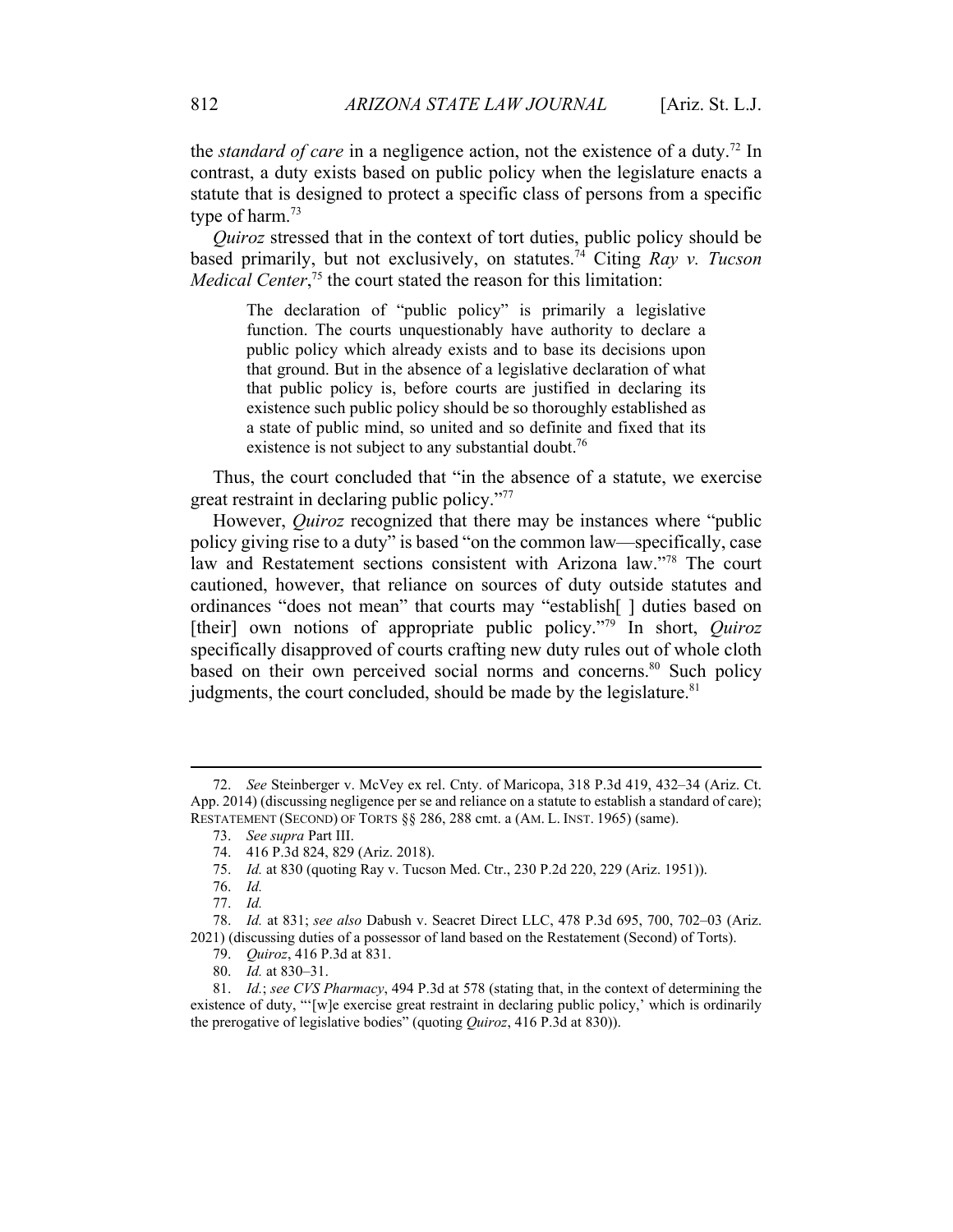#### IV. ASSUMPTION OF DUTY

In *Dabush v. Seacret Direct, LLC*, the Arizona Supreme Court addressed duty based on a negligent undertaking, or assumed duty.<sup>82</sup> Under this doctrine, a duty may arise when a defendant voluntarily assumes a duty of care to a plaintiff.<sup>83</sup>

In contrast to the general duty framework, a court must examine the specific facts of a case when determining whether a party assumed a duty.<sup>84</sup> Thus, *Dabush* explained, a court must examine case-specific facts to determine whether a party "assumed [a duty] expressly or by conduct."85

One of the cases the court cited in support of this rule was *Yost v. Wabash College.*86 There, Yost, a member of a fraternity, was subject to hazing and was injured.<sup>87</sup> Yost filed a lawsuit against several parties, including Wabash College, as the owner and landlord of the fraternity house.<sup>88</sup> The College was granted summary judgment on the ground it owed no duty to Yost.<sup>89</sup>

On appeal to the Indiana Supreme Court, Yost argued that the College owed him a duty of care to prevent hazing from occurring on its campus.<sup>90</sup> The Supreme Court disagreed.<sup>91</sup> Analyzing the issue of assumed duty, the court stated, "The assumption of such a duty requires affirmative, deliberate conduct such that it is 'apparent that the actor . . . specifically [undertook] to perform the task that he is charged with having performed negligently . . . ."<sup>92</sup>

Based on the facts of the case, the court concluded that the College had not assumed a duty to protect Yost from hazing.<sup>93</sup> The court acknowledged

 <sup>82. 478</sup> P.3d 695, 703–04 (Ariz. 2021).

 <sup>83.</sup> *See* Lloyd v. State Farm Mut. Auto. Ins. Co., 860 P.2d 1300, 1303 (Ariz. Ct. App. 1992) (stating that "[w]hen a person voluntarily undertakes an act, even when there is no legal duty to do so, that person must perform the assumed duty with due care and is liable for any lack of due care in performing it"); SECOND RESTATEMENT, *supra* note 43, at 509, §§ 323 (duty to another based upon a negligent undertaking), 324A (duty to a third person based upon a negligent undertaking).

 <sup>84.</sup> *Dabush*, 478 P.3d at 703; *see* Sanchez v. City of Tucson, 953 P.2d 168, 170–73 (1998) (stating that the existence and extent of an assumed duty is a fact-specific determination); Tollenaar v. Chino Valley Sch. Dist., 945 P.2d 1310, 1312 (Ariz. Ct. App. 1997) (same); Jefferson Cnty. Sch. Dist. R–1 v. Justus, 725 P.2d 767, 772 n.5 (Colo. 1986) (en banc) (stating that whether defendant assumed a duty, and the extent of that duty, is a question of fact for the jury).

 <sup>85.</sup> *Dabush*, 478 P.3d at 703.

 <sup>86. 3</sup> N.E.3d 509 (Ind. 2014).

 <sup>87.</sup> *Id.* at 513.

 <sup>88.</sup> *Id.*

 <sup>89.</sup> *Id.* at 519.

 <sup>90.</sup> *Id.* at 514.

 <sup>91.</sup> *Id.* at 520.

 <sup>92.</sup> *Id.* at 517 (alterations in original) (citations omitted).

 <sup>93.</sup> *Id.* at 518.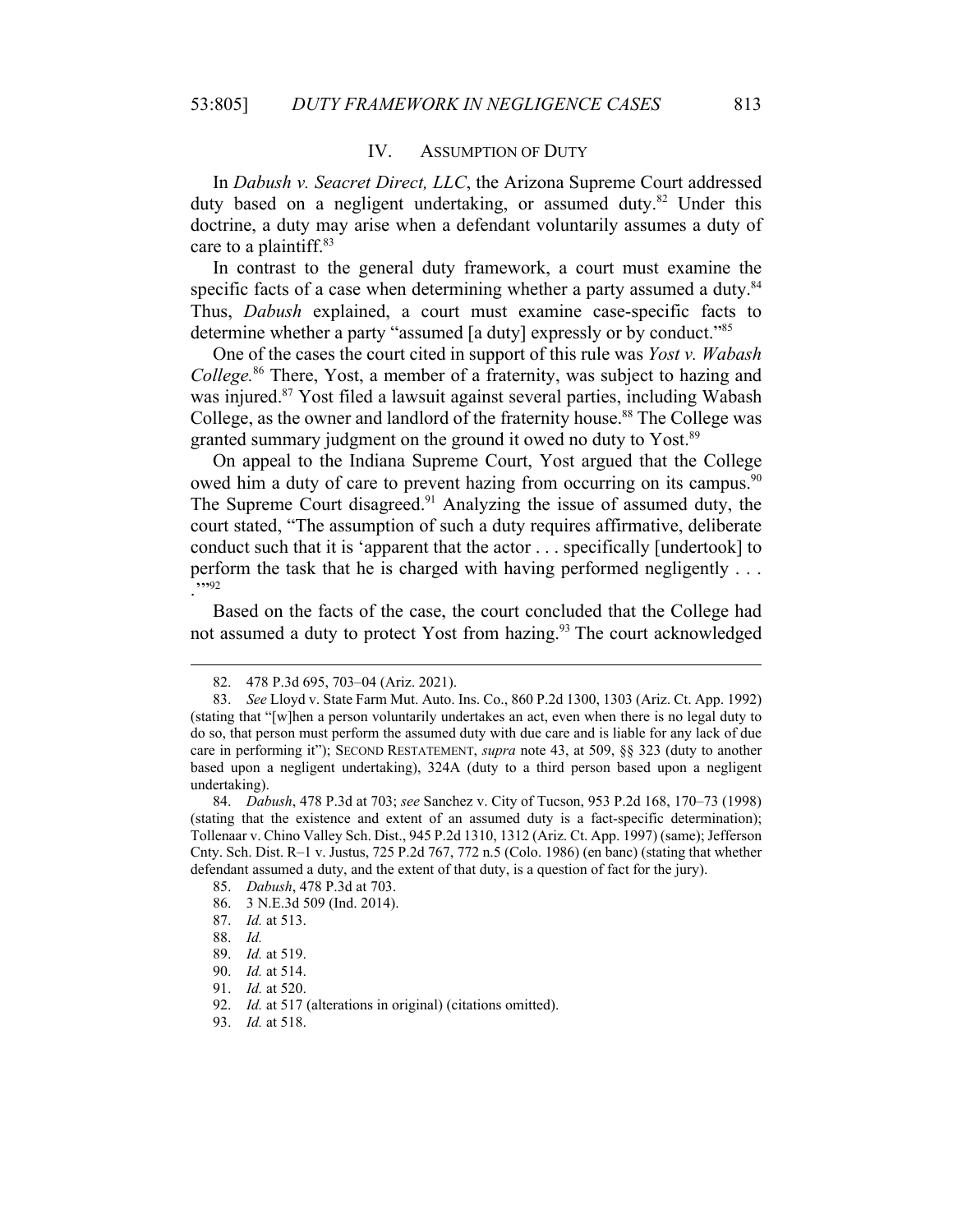that the College had enacted a general policy against hazing, implemented procedures for reporting and disciplining any student who participated in hazing, and had in fact disciplined students for participating in the same.<sup>94</sup> It noted, however, that although these policies were a general attempt to elicit good behavior from the students, the College did not directly oversee or attempt to control the behavior of the individual students.<sup>95</sup> Thus, the court concluded that there was insufficient evidence to show that the school "deliberately and specifically undertook to control and protect Yost from the injuries he sustained or to generally prevent its students from engaging in injurious private conduct toward each other."96

*Dabush* also held that "an assumed duty is limited to the extent of the specific undertaking."97 Thus, for example, in *Jefferson County*, a first-grade student rode his bike to school without his parent's knowledge or permission.98 On his way home from school, he was struck by a vehicle and sustained injuries from the accident.<sup>99</sup> At trial, plaintiff argued that the school district was negligent because it failed to prevent him from riding his bicycle home from school.<sup>100</sup> Specifically, plaintiff argued that the school assumed a duty to prevent students in lower grades from riding their bicycles to and from school.<sup>101</sup> Plaintiff asserted the school assumed this duty based on its school handbook, which included policies for bicycle safety and bus procedures, and by its practice of assigning teachers to patrol "the front of the school at the close of the school day."102

The trial court granted summary judgment on behalf of the school district, finding there was no assumed duty. $103$  On appeal, the Colorado Supreme Court reversed.<sup>104</sup> The court recognized that "the school district's liability under a voluntarily assumed duty can obviously be no broader than the

 <sup>94.</sup> *Id.* at 517.

 <sup>95.</sup> *Id.* at 518.

 <sup>96.</sup> *Id.*

 <sup>97. 478</sup> P.3d at 704; *see* Jefferson Cnty. Sch. Dist. R–1 v. Justus, 725 P.2d 767, 772 n.5 (Colo. 1986) (en banc) (stating that "the scope of any assumed duty . . . must be limited to the performance [of the] . . . service undertaken," and can "be no broader than the undertaking actually assumed."); Bd. of Comm'rs of Monroe Cnty. v. Hatton, 427 N.E.2d 696, 699–700 (Ind. App. 1981) (holding that because the county only undertook to mow a three-foot area next to a roadway, it did not assume a duty to trim trees or growth outside of that area); Pratt v. Robinson, 39 N.Y.2d 554, 560 (N.Y. App. 1976) (holding a school's duty to safely bus students ceases once the student is dropped off at a safe location).

 <sup>98.</sup> *Jefferson Cnty. Sch. Dist.*, 725 P.2d at 768.

 <sup>99.</sup> *Id.*

 <sup>100.</sup> *Id.* at 769.

 <sup>101.</sup> *Id.*

 <sup>102.</sup> *Id.* at 768–69.

 <sup>103.</sup> *Id.* at 769.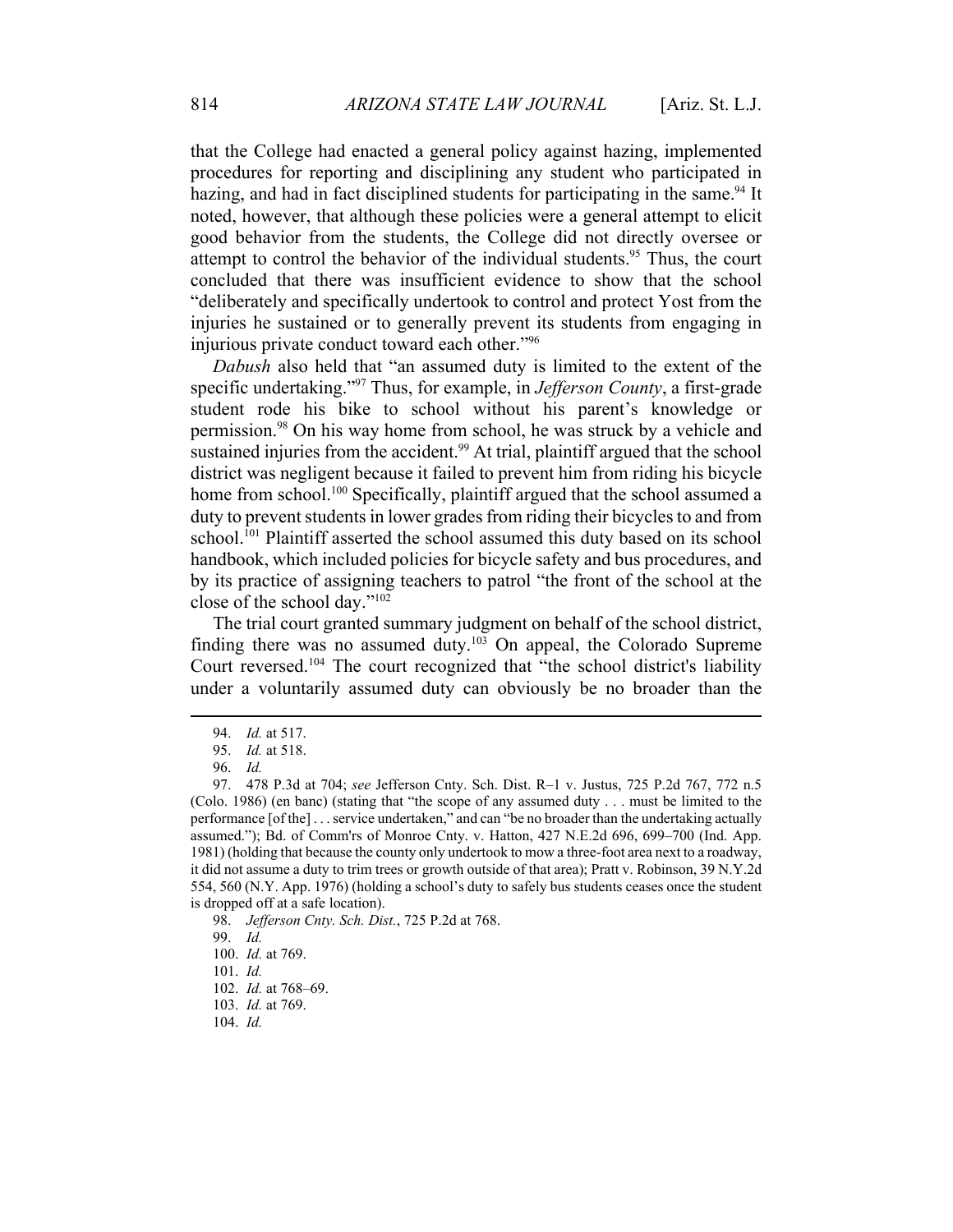undertaking actually assumed."<sup>105</sup> However, it held that a genuine issue of fact "existed as to whether, by distributing the handbook to parents containing rules for bus use and bicycle use, and by placing teachers at front of school, the school district undertook the task of enforcing a rule that students in lower grades were not eligible to ride bicycles to and from school."106

*Dabush* also held that under the assumed duty framework, "the nature of the services undertaken must be for the specific purpose of protecting a third party (or their things) from harm*.*"107 In reaching this holding, *Dabush* relied on *Stanley v. McCarver*. 108 In *Stanley*, a radiologist evaluated plaintiff's chest x-ray as part of a pre-employment tuberculosis screening.<sup>109</sup> The radiologist noted some abnormalities in the x-ray but failed to report them to plaintiff within the 72-hour timeline required by company policy.<sup>110</sup> Ten months later, plaintiff was diagnosed with lung cancer.<sup>111</sup> She filed suit against the radiologist, the employer, and the x-ray company.<sup>112</sup> In her lawsuit, plaintiff claimed that the defendants "'provided negligent and improper medical care' by failing to 'timely and adequately diagnose and/or communicate to [her] the abnormality evident on her chest x-ray.'"113 The trial court granted summary judgment on the grounds the radiologist owed no duty to plaintiff.<sup>114</sup>

On appeal, the Supreme Court held that the radiologist owed a duty of reasonable care to plaintiff despite the absence of a doctor-patient relationship.<sup>115</sup> In so holding, the court explained that by agreeing "to interpret [plaintiff's] confidential medical record, her x-ray, and accurately report the results," the doctor "undertook a professional obligation with respect to [her] physical well being."116 Thus, "By virtue of his undertaking to review [her] x-ray, [the radiologist] placed himself in a unique position to prevent future harm to [plaintiff]," and therefore assumed a duty of reasonable care to protect her from harm.<sup>117</sup>

110. *Id.*

 <sup>105.</sup> *Id.* at 772 n.5.

 <sup>106.</sup> *Id.* at 767.

 <sup>107.</sup> *Dabush*, 478 P.3d at 704; *see also* Tollenaar v. Chino Valley Sch. Dist., 943 P.2d 1310, 1311–12 (determining that a school did not assume a duty where plaintiffs submitted no evidence that the district "undertook to provide a service that it recognized, or should have recognized, as necessary for the students' protection.").

 <sup>108.</sup> *Dabush*, 478 P.3d at 704; Stanley v. McCarver, 92 P.3d 849 (Ariz. 2004).

 <sup>109.</sup> *Stanley*, 92 P.3d at 850–51.

 <sup>111.</sup> *Id.* at 851.

 <sup>112.</sup> *Id.*

 <sup>113.</sup> *Id.* (alteration in original) (citing the record).

 <sup>114.</sup> *See id.* at 851.

 <sup>115.</sup> *Id.* at 853.

 <sup>116.</sup> *Id.*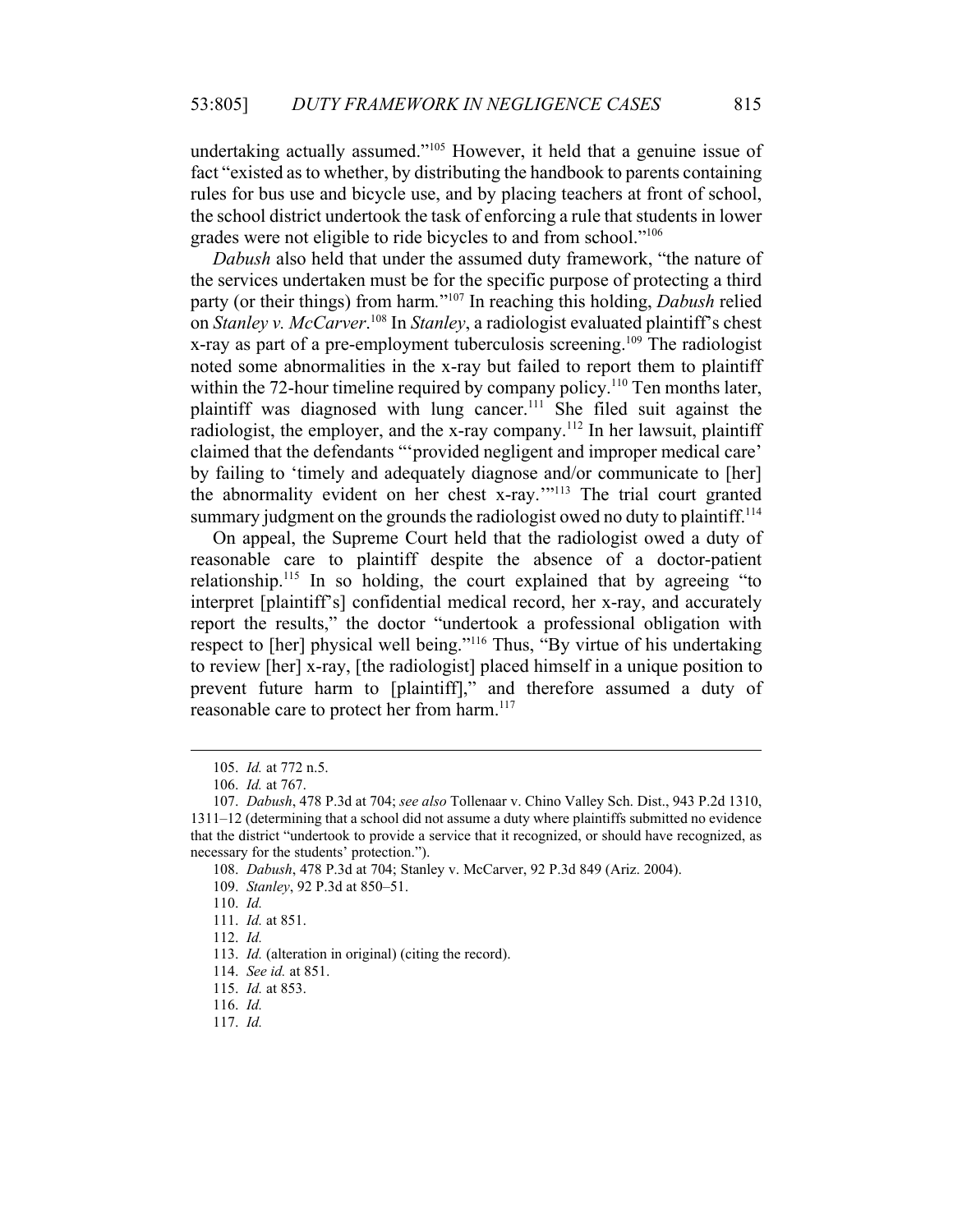## V. FORESEEABILITY

*Quiroz* summarized how the concept of "foreseeability" has been used in Arizona to determine the existence of a tort duty, stating that "[a] duty based on foreseeability exists when a defendant realizes or should realize that his conduct creates an unreasonable risk of harm to a 'foreseeable plaintiff.' A 'foreseeable' plaintiff is one who is within the 'orbit,' or 'zone of danger' created by a defendant's conduct."<sup>118</sup>

Historically, Arizona, like most jurisdictions, considered foreseeability as a factor in determining the existence of duty.119 Thus, for example, in *Rager v. Superior Coach Sales & Service of Arizona*, the Arizona Supreme Court relied on foreseeability in determining duty, holding that "[w]hether or not there is a duty on the part of the defendant to protect the plaintiff from the injury of which he complains is based on foreseeability."120 Similarly, in *Donnelly Construction Co. v. Oberg/Hunt/Gilleland*, the Court stated that "[d]uty and liability are only imposed where both the plaintiff and the risk are foreseeable to a reasonable person."121

Although the Court, in some cases, questioned the use of foreseeability, $122$ it remained a factor in determining duty until *Gipson*. However, in *Gipson* the Court "expressly" held "that foreseeability is not a factor to be considered by courts when making determinations of duty, and we reject any contrary suggestion in prior opinions."123 In so holding, *Gipson* explained that "[w]hether an injury to a particular plaintiff was foreseeable by a particular defendant necessarily involves an inquiry into the specific facts of an individual case[,]" and that "[s]uch factual inquiries are reserved for the jury."124 Additionally, "Reliance by courts on notions of 'foreseeability' also may obscure the factors that actually guide courts in recognizing duties for purposes of negligence liability."125

 <sup>118.</sup> Quiroz v. ALCOA, Inc., 416 P.3d 824, 828 (Ariz. 2018) (first quoting Rossell v. Volkswagen of Am., 709 P.2d 517, 521 (Ariz. 1985); and then Tucker v. Collar, 285 P.2d 178, 183 (Ariz. 1955), *overruled on other grounds by* Rosen v. Knaub, 857 P.2d 381 (Ariz. 1993)).

 <sup>119.</sup> *See* KEETON ET AL., *supra* note 35, § 43, at 284–88 (noting that most jurisdictions consider foreseeability in determining the existence of duty).

 <sup>120. 526</sup> P.2d 1056, 1062 (Ariz. 1974).

 <sup>121. 677</sup> P.2d 1292, 1295 (Ariz. 1984).

 <sup>122.</sup> For example, in *Martinez v. Woodmar IV Condos. Homeowners Ass'n, Inc.*, 941 P.2d 218, 223 (Ariz. 1997), the Court questioned the use of foreseeability in a duty analysis, stating that "we disapprove of attempts to equate the concepts of duty with specific details of conduct." And in *Gipson*, the Court noted "that our case law has created 'some confusion and lack of clarity . . . as to what extent, if any, foreseeability issues bear on the initial legal determination of duty.'" Gipson v. Kasey, 150 P.3d 228, 231 (Ariz. 2007).

 <sup>123.</sup> *Gipson*, 150 P.3d at 231.

 <sup>124.</sup> *Id.*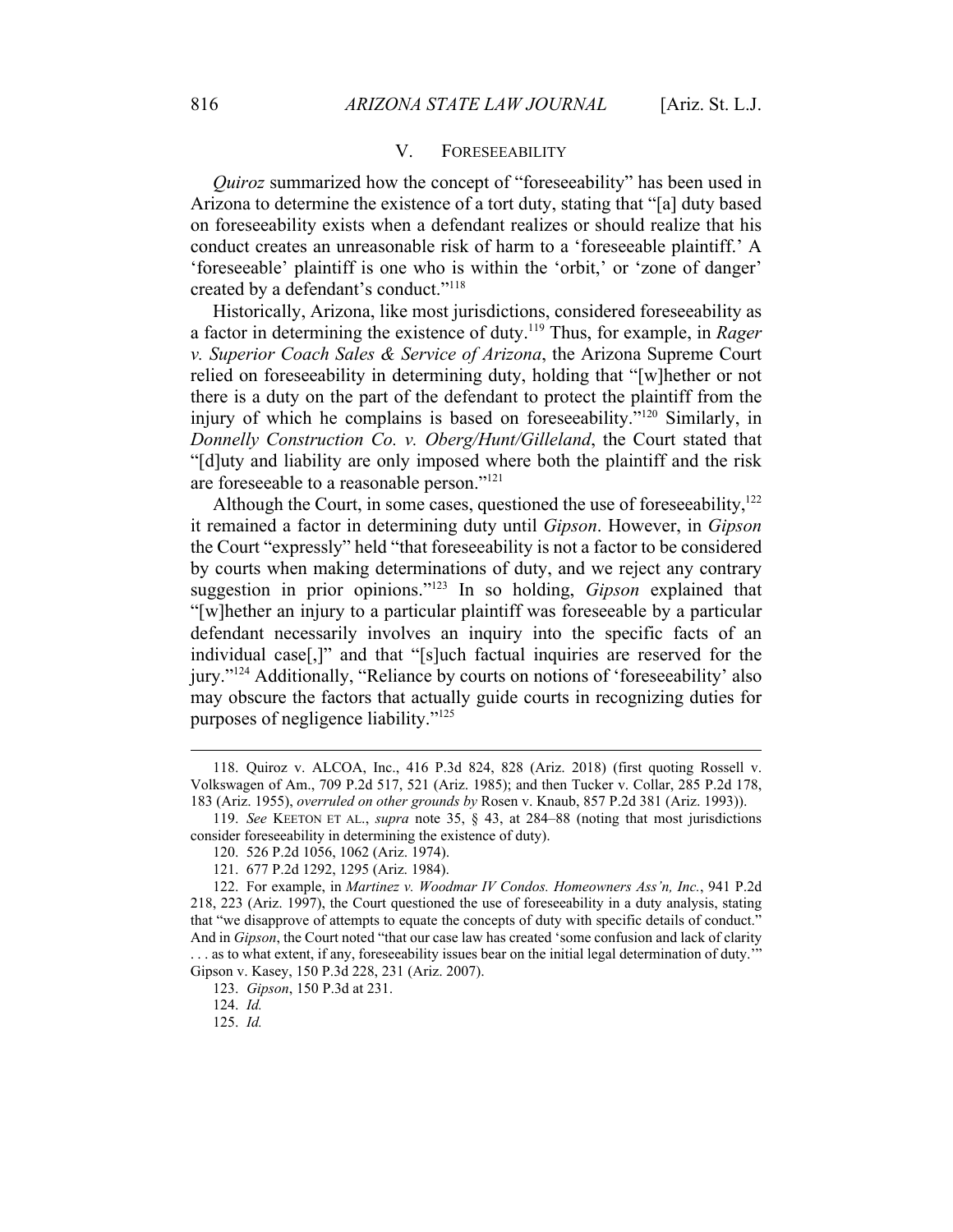As *Quiroz* observed, "*Gipson* enacted a sea change in Arizona tort law by removing foreseeability from our duty framework."126 Thus, "Post-*Gipson*, to the extent our prior cases relied on foreseeability to determine duty, they are no longer valid."127

One current problem created by the elimination of foreseeability is that the Restatement (Second) of Torts, which Arizona courts have relied on in determining the existence of duty, uses foreseeability as a basis for establishing duty. *Quiroz* noted this problem, stating that duty under the Restatement (Second) of Torts "hinges on proof of foreseeability."128

Thus, given the fact that *Gipson* rejects foreseeability as a factor in determining duty, to the extent the Restatement Second relies on foreseeability, it cannot, consistent with Arizona law, provide a source for duty.129

*Quiroz* emphasized, however, that although Arizona has eliminated foreseeability from its duty framework, "foreseeability may still be used in determining [the elements of] breach and causation."<sup>130</sup> "Stated another way, *Gipson* held that while courts may no longer use foreseeability to determine whether a plaintiff is foreseeable (duty), they may still use foreseeability in determining whether the injury is foreseeable (breach and causation)."131

 <sup>126.</sup> *Id.* at 231; Quiroz v. ALCOA Inc., 416 P.3d 824, 829 (Ariz. 2018).

 <sup>127.</sup> *Quiroz*, 416 P.3d at 829. *See also* Guerra v. State, 348 P.3d 423, 425 (Ariz. 2015) (stating foreseeability is no longer a factor in determining duty); Barkhurst v. Kingsmen of Route 66, Inc., 323 P.3d 753, 758 (Ariz. Ct. App. 2014) (same); Boisson v. Ariz. Bd. of Regents, 343 P.3d 931, 934 (Ariz. Ct. App. 2015) (holding that "foreseeability is not a part of the duty inquiry and those portions of *pre-Gipson* cases relying on foreseeability when addressing the issue are no longer valid"); Delci v. Gutierrez Trucking Co., 275 P.3d 632, 635 (Ariz. Ct. App. 2012) (to same effect).

 <sup>128.</sup> *Quiroz*, 416 P.3d at 839–40; *see* KEETON ET AL.*, supra* note 35, § 43, at 285 (noting that the Restatement of Torts adopted foreseeability as a basis for duty); Fedie v. Travelodge Int'l, Inc., 782 P.2d 739, 742 (Ariz. Ct. App. 1989) (discussing the existence of duty based on Second Restatement §§ 302 and 302B, and noting that both sections rely on foreseeability to determine duty); City of Tucson v. Wondergem, 435 P.2d 77, 83 (Ariz. Ct. App. 1967) (stating that Second Restatement § 302 cmt. g is based on the "doctrine of foreseeability"); *see also* Satterfield v. Breeding Insulation Co., 266 S.W.3d 347, 355 (Tenn. 2008) (noting that Second Restatement §§ 284 and 302 rely on foreseeability in determining duty).

 <sup>129.</sup> *Quiroz*, 416 P.3d at 839–40; *see* Owner-Operator Indep. Drivers Ass'n v. Pac. Fin. Ass'n, 388 P.3d 556, 564 (Ariz. Ct. App. 2017) (stating that Arizona courts generally follow the Restatement of Law unless the Legislature or our courts adopt a contrary rule); Powers v. Taser Int'l, Inc., 174 P.3d 777, 781–82 (Ariz. Ct. App. 2007) (to same effect).

 <sup>130.</sup> *Quiroz*, 416 P.3d at 829.

 <sup>131.</sup> *Id.*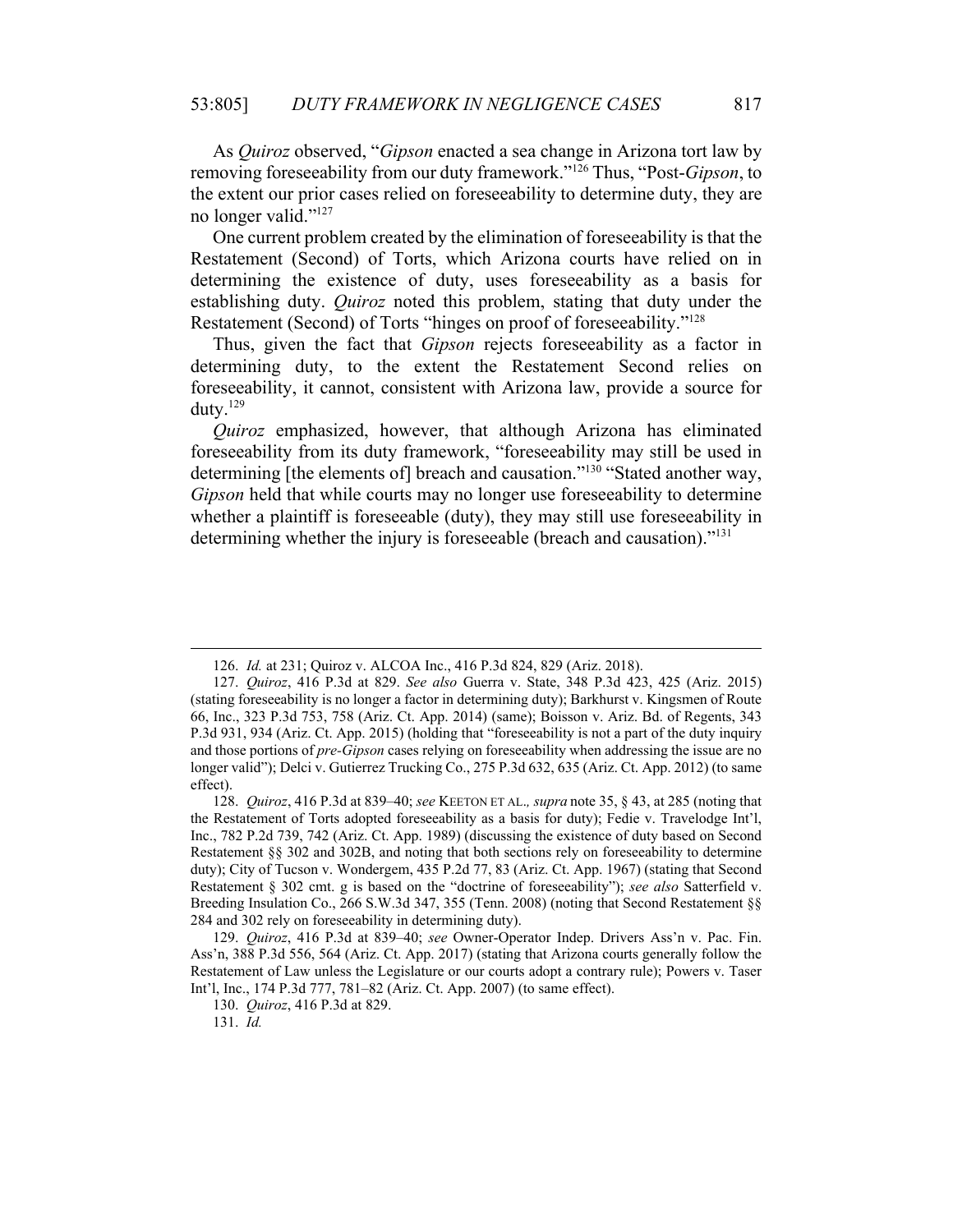## VI. REJECTION OF RESTATEMENT (THIRD) OF TORTS DUTY FRAMEWORK

The Arizona Supreme Court expressly rejected the Restatement (Third) of Torts duty framework in *Quiroz*. <sup>132</sup> *Quiroz* summarized this duty framework regarding negligent actions as follows:

 Under the Third Restatement, duty is "ordinarily" presumed to exist when a defendant, by his actions, creates a risk of harm to a plaintiff. Third Restatement  $\S$  7(a). This presumed duty relieves the plaintiff of the burden of proving duty, and requires the defendant to show that, based on some "countervailing principle or policy," a no-duty rule should apply to its case. *Id.* § 7(b); *see also id.* Reporter's Note to cmt. b (stating the "burden" of pleading a noduty rule is on the defendant).

 In deciding whether to create a no-duty rule, courts must "determine legislative facts necessary to decide whether a no-duty rule is appropriate in a particular category of cases." Third Restatement § 7 cmt. b. This procedure requires courts, at the request of the defendant, to engage in a multi-factored policy analysis, considering such matters as "general social norms of responsibility" and the "overall social impact of imposing" a duty on a "class of actors." *Id.* § 7 cmts. c and i.

Quiroz also noted that with respect to omissions, or failures to act, the Third Restatement

provides that no duty is presumed to exist when a passive defendant, through inaction, fails to protect a plaintiff from harm. *Id.* § 37. Under these circumstances, a plaintiff bears the burden of proving a defendant had an affirmative duty to act, i.e., to protect plaintiff from harm. *See id.* § 37 and cmt.  $b$ .<sup>133</sup>

In rejecting the Restatement Third duty framework, the court noted several problems. First, the "purported distinction  $\lceil \cdot \rceil$  between § 7," which addresses affirmative acts, and § 37, which addresses omissions, "is illusory" because the concept of "risk creation" underlying  $\S$  7 is defined "so broadly that virtually every case falls under the presumed duty of [care of]  $\S 7.^{"134}$ Specifically, the Third Restatement provides that "a defendant creates a risk

 <sup>132.</sup> *Id.* at 843. Although *Gipson* discussed the Restatement (Third) of Torts duty framework, noting that under "§ 7 of the proposed Third Restatement . . . '[a]n actor ordinarily has a duty to exercise reasonable care when the actor's conduct creates a risk of physical harm[,]''' it did not adopt it. Gipson v. Kasey, 150 P.3d 228, 233 n.4. The concurring opinion went further, discussing the "advantages" of the Restatement Third duty framework, but likewise did not adopt it. *Id.* at 234–35 (Hurwitz, J, concurring).

 <sup>133.</sup> *Quiroz*, 416 P.3d at 836.

 <sup>134.</sup> *Id.*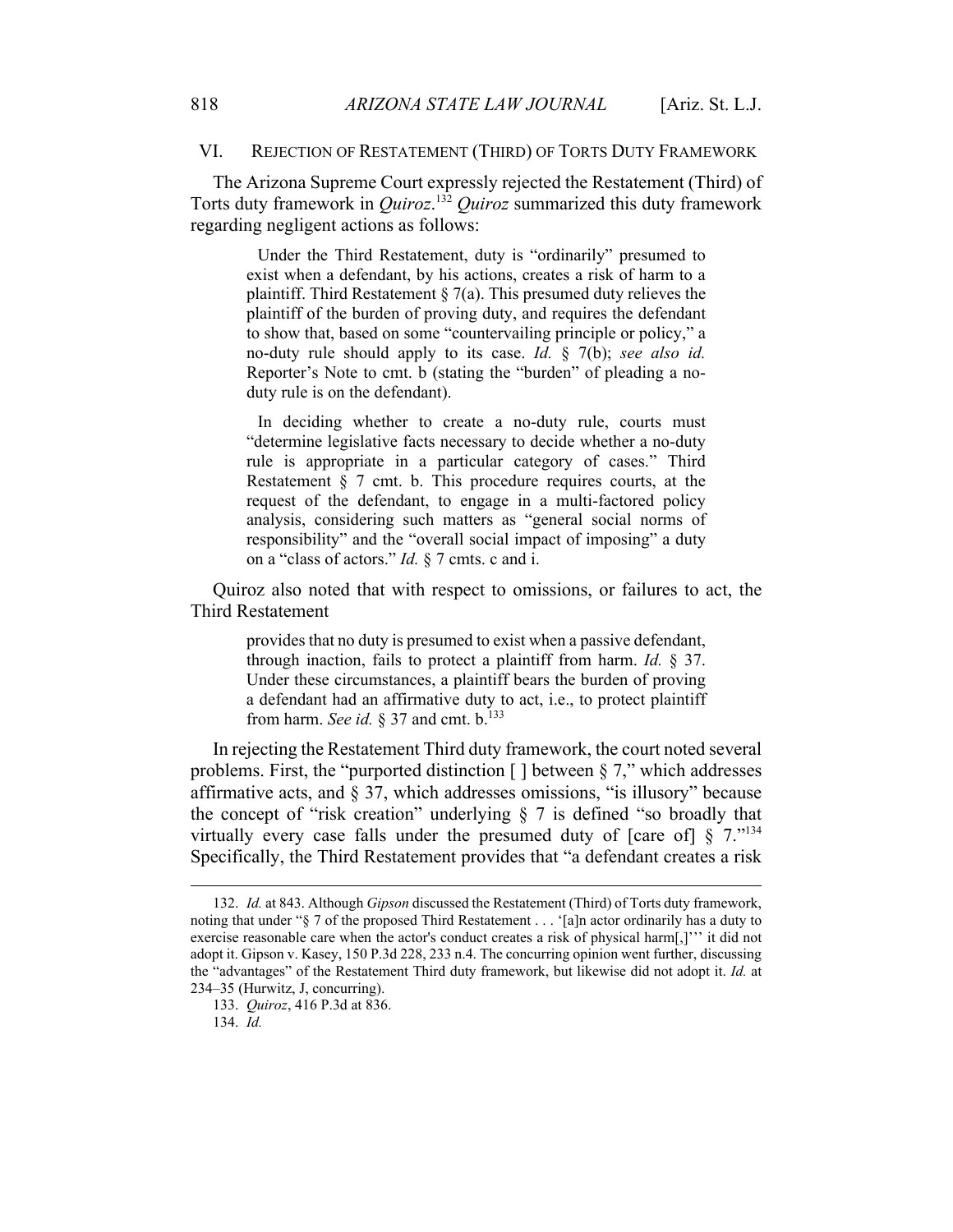of harm if, at any point during the 'entire course of conduct' leading up to plaintiff's injury, he commits an act that 'set in motion a risk of harm . . . even though the specific conduct alleged to be a *breach* of the duty of reasonable care was itself an omission."<sup>135</sup> Further, in "examining a defendant's 'entire course of conduct' for possible actions creating a risk of harm, the Third Restatement suggests the widest possible inquiry: 'whether, if the actor had never existed, the harm would not have occurred.'"136

The Court also noted that, at bottom, the Third Restatement relies on a causation framework for establishing negligence, rather than a duty framework.137 The Court stated that "the Third Restatement's risk-creation framework essentially gives rise to a presumed duty every time a plaintiff is injured by a defendant[,]" because "[a]s a practical matter, by alleging that a defendant caused his injury, a plaintiff necessarily asserts that defendant's conduct created a risk of physical injury."138 Thus, the element of duty "is subsumed by causation," because "[u]nder the risk-creation framework, duty exists whenever a plaintiff suffers an injury[,]" and, as a practical matter, a defendant is "automatically subject to tort liability whenever [his] negligence causes an injury to a plaintiff."139

In contrast to the Restatement Third's approach, *Quiroz* observed that Arizona uses a different framework to analyze duty. Specifically, Arizona does not use "risk creation to determine duty," but rather "base[s] duty on special relationships and public policy."140 Further, *Quiroz* noted that "unlike the Third Restatement, we determine duty *before* a defendant, by his acts or omissions, places a plaintiff at risk of physical injury."<sup>141</sup> "Additionally, Arizona does not presume duty; rather, in every negligence case, the plaintiff bears the burden of proving the existence of a duty."<sup>142</sup>

Ultimately, the Court concluded the "primary flaw in the Third Restatement's risk-creation framework is that it effectively creates a presumed duty of care owed by all people at all times."143 *Quiroz* expressed concern that "[b]y presuming a duty is owed to everyone, the Third

 <sup>135.</sup> *Id.* (first quoting Satterfield v. Breeding Insulation Co., 266 S.W.3d 347, 355 (Tenn. 2008); and then RESTATEMENT (THIRD) OF TORTS § 37 cmt. c & Reporter's Note (AM. L. INST. 2010)).

 <sup>136.</sup> *Id.* (quotingRESTATEMENT (THIRD) OF TORTS § 7 Reporter's Note to cmt. *l* (AM. L. INST. 2010)).

 <sup>137.</sup> *Id.* at 836–37.

 <sup>138.</sup> *Id.* at 837.

 <sup>139.</sup> *Id.* at 841–42.

 <sup>140.</sup> *Id.* at 838.

 <sup>141.</sup> *Id*.

 <sup>142.</sup> *Id.*

 <sup>143.</sup> *Id.* at 840.